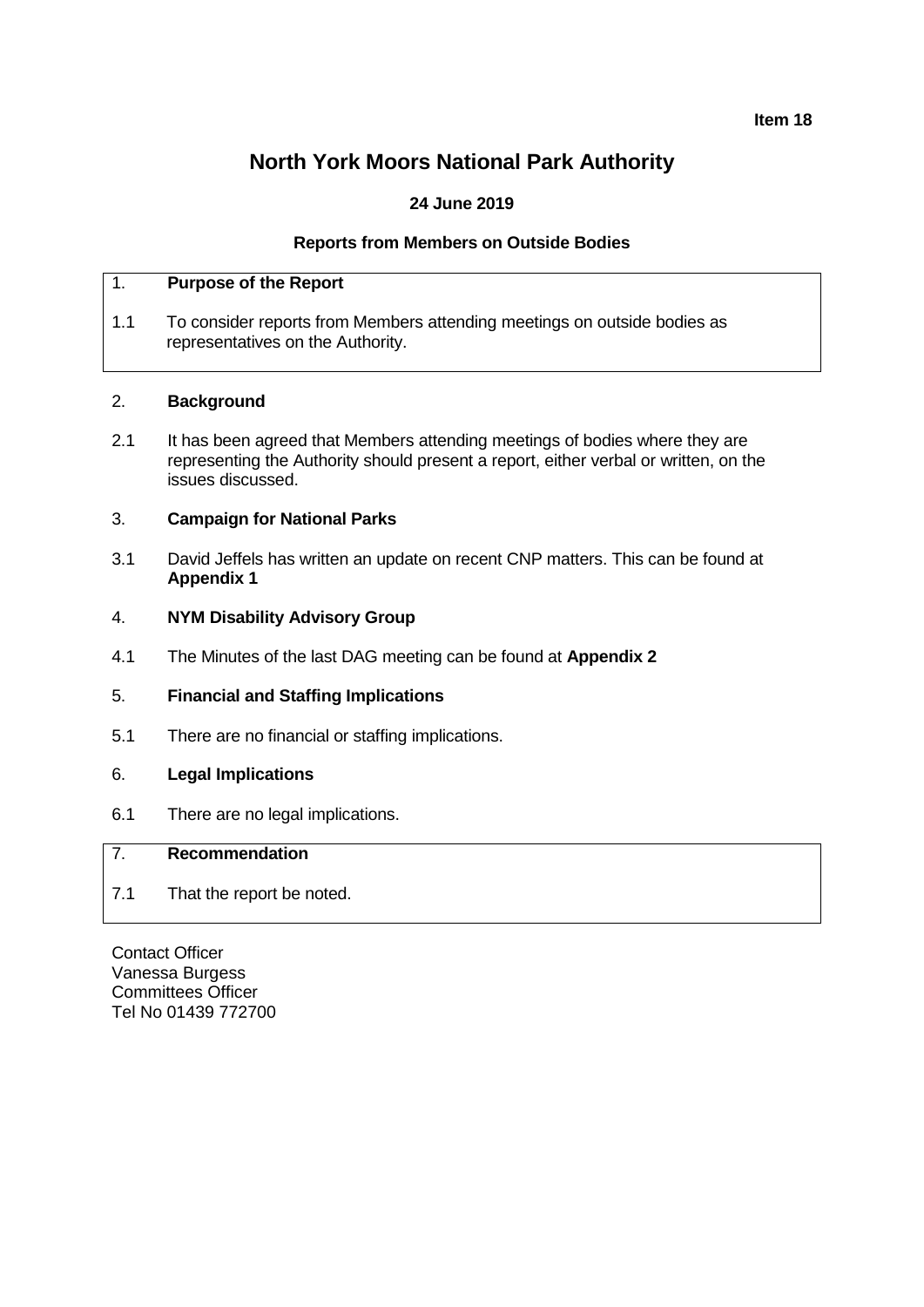# **Campaign for National Parks**

Much of the Council meeting held on May 23 focussed on the work of Natural England, the Government's conservation agency, with one of its senior officials, JO RUSSELL, highlighting the new the Government's new 25 Year Plan. She welcomed the green infrastructure standards and the opportunities in the plan, to protect NP landscapes. "Landscape strategies are so important to NP development plans" she said. Jo also spoke about the need to protect heritage coastlines. The Glover Review and what she described as "strengthening the duty to have regard to the purposes" of both NPs and AONBs. She believed the new plan provided the opportunity to upskill the role of NP members.

DOUGLAS CHALMERS, the Friends of the Lake District, urged a more joined up approach with Natural England and similar bodies.

One of the main interests in the meeting was an address by the newly appointed Chief Executive of CNP, CORINNE PLUCHINO, who has come to the role after a distinguished career as a civil servant, and working in the Armed Services, and as a senior official with Marie Curie and other charity and public service bodies. In an impressive presentation despite having only been with CNP for a couple of weeks, she spelled out her ideas. Brexit she said, provided opportunities but also potential risks to NP landscapes.

She believed there was an opportunity for the public to learn more about NPs by giving them a higher profile, especially building on the success of the Mosaic programme which in the NYMNP was certainly a big success.

Corinne said she aims to focus on the role and strategy of CNP over the next three to six months adding "I want to get out to learn about NPs.

(Perhaps NYMNPA could consider inviting Corinne to our park)

She said she was anxious to get the public more involved in NPs and seeking to change their behaviour on such issues as the way people travel to and in them b working in partnership with other organisations. One of her aims, said Corinne will be to improve communications with the public. In the early stages of her new role she wants to see CNP respond to OFGEM regarding the funding to remove pylons in NPs, and to tackle radioactive waste management.

CNPs annual conference and AGM will be held in London in November and will be a celebration of the 70th anniversary of NPs. I have indicated that I plan to attend. If any Member of NYMNPA has any queries or would like more information please let me know.

David Jeffels (NYMNPA Representative)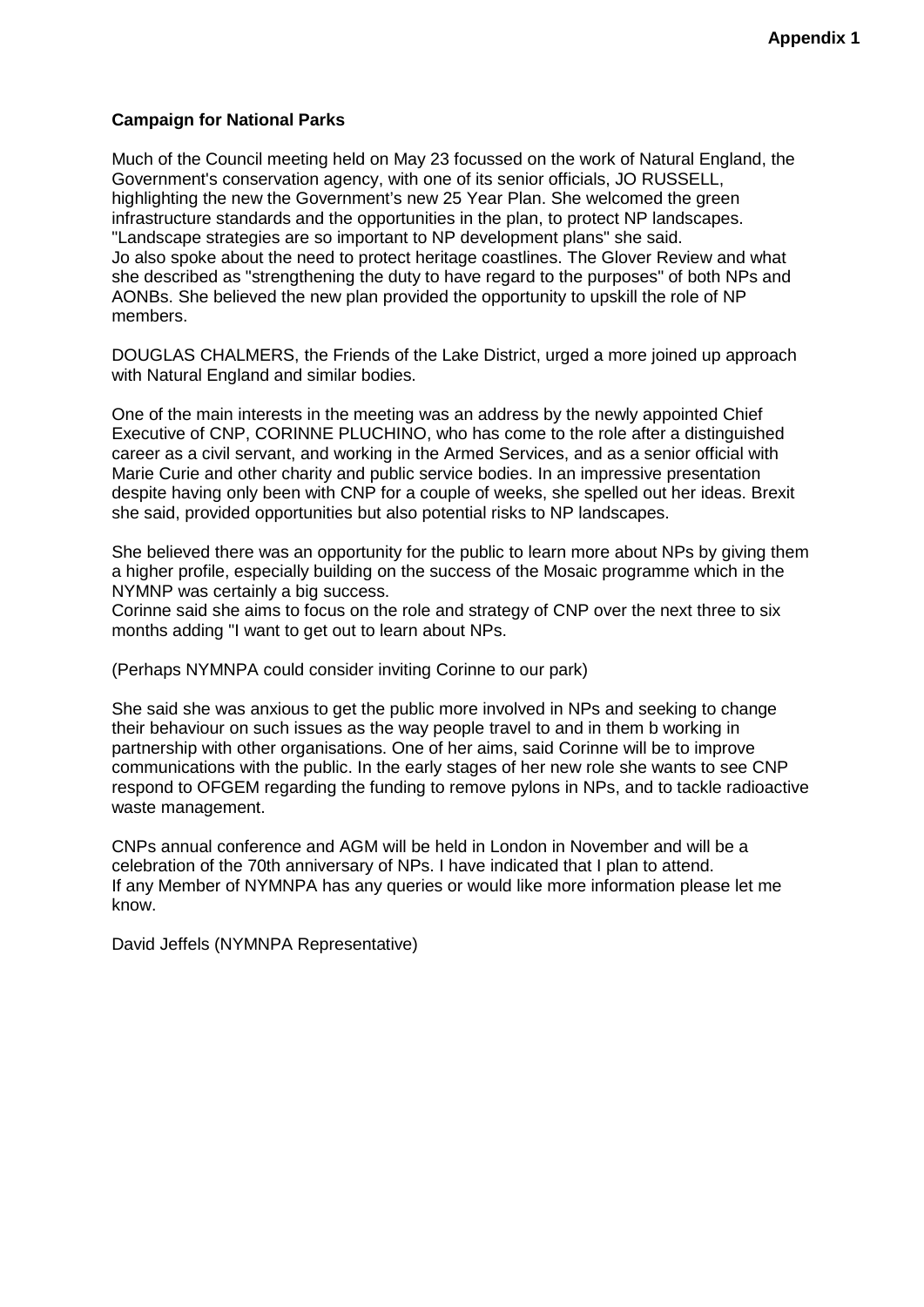# **North York Moors Disability Advisory Group**

# **54th Meeting – Friday 12 April 2019**

## **Present:**

Danny Boyes (Chairman), Paul Hepworth, David Brewster, Ann Ruddick, Julie Atkinson, Rob Cooper.

## **In Attendance:**

Debbie Trafford, Michael Graham, Ian Nicholls, Donna Magson

## 1. **Welcome**

The Chairman welcomed the new members of the group and everybody introduced themselves, explaining their reason for being at the meeting.

# 2. **Apologies**

John Goss, Ryan Chenery, Sarah Oswald, Denise Ross, Ian Lawson, Terry Sutcliffe, Ann Boyes

# **3. Notes from the Meeting Held on 25 January 2019**

The minutes of the meeting held on 25 January 2019 were noted and agreed.

## 4. **Matters Arising**

• **Recruitment** – Ian is speaking to NYCC about encouraging people with disabilities to apply for vacancies with the NP.

There was a discussion about there being fewer disability career advisers in Job Centres and that disabled people need to get a job first before being able to access the Access to Work Scheme [\(https://www.gov.uk/access-to-work\)](https://www.gov.uk/access-to-work)

<https://www.disabilityrightsuk.org/careers-and-work-disabled-people#nine>

- **Volunteer Leader for Disabled People** Debbie Trafford mentioned that while walks specifically aimed at those with mobility difficulties had been organised in the past, these had been poorly supported. It was suggested that the walks need to be promoted more (in the right places) and be able to demonstrate that the walks are accessible and give people the confidence to be able to attend.
- **Improve Accessibility at Road Crossings** Saltersgate Highways won't allow a crossing to be built while there is a national speed limit in place, but road signage will be put in place to slow drivers down. Across the road from the car park there are some steps as you go onto the walk around the Hole of Horcum. It is planned that, with the help of s106 money, the steps will be removed and a bridleway put in its place so it will be accessible for everyone.
- **Guided Walk – Bank Top Rosedale** Debbie said that she was planning to organise a guided walk for Disability Advisory Group members (with anybody else that they wish to bring along) on 5 July 2019. The route is 1 mile out and back and level. Tom Mutton, Land of Iron project manager will talk about the mining industry and old railway line.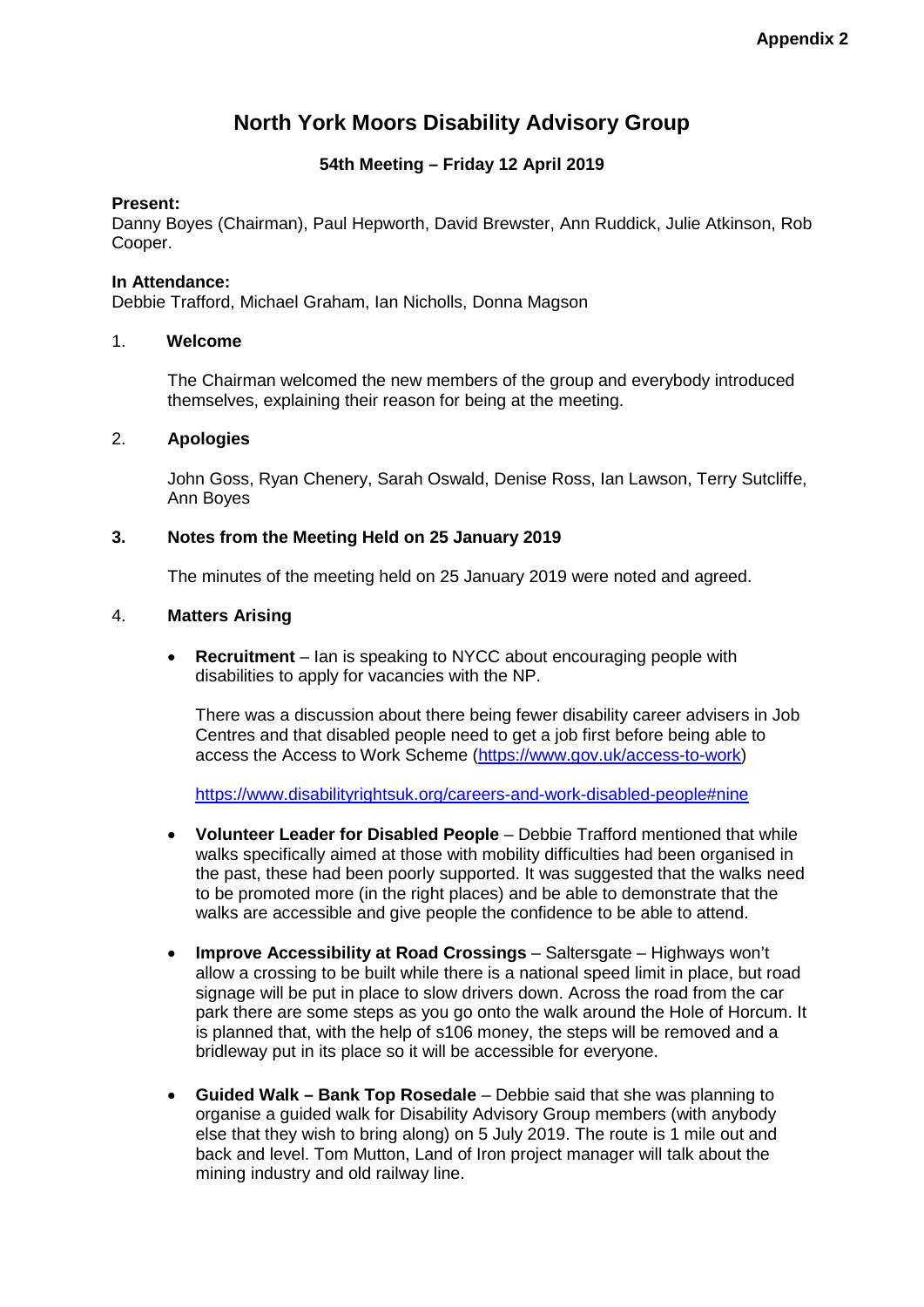#### **Action - DT to send Invite.**

- **Wheelchair Access at Sutton Bank** Michael Graham noted that the access to the toilet door is being widened.
- **Audit of Accessible Routes** Debbie Trafford/Julie Atkinson/Ann Ruddick/Rob Cooper/Paul Hepworth and David Pontefract are to meet to discuss accessible routes.

#### 5. **Land of Iron - Progress**

Tom Mutton came along to the meeting to update members on the Land of Iron Project.

Improvements to footpaths from the East Kilns to Reeking Gill will be completed by July – September time. This will include a boardwalk across a flooded part of the old railway line which will provide good access and the chance to view the range of habitats that have become established during the 90 years since the railway was abandoned. The boardwalk will be 160 metres long and be made of recycled plastic costing £30,000. David Brewster and others strongly welcome the initiative, saying that this would be hugely beneficial.

The Moors Centre at Danby is currently undergoing renovations ahead of the install of the interpretation, with final rounds of editing or wording for the exhibition currently underway. The official opening is scheduled for Sunday 21 July 2019, where a number of project partners are expected to be present with stalls and activities.

# **Photos attached of some of the interpretation**

A group from Add-Venture in Learning [\(www.add-ventureinlearning.org.uk\)](http://www.add-ventureinlearning.org.uk/) will be coming to the Park for a residential from 19-23 August where Tom Mutton will be giving a talk on 20 August 2019.

Add-Venture in Learning provides residential courses giving access to life-long learning for visually impaired people. They are run by a Committee of ten people, all volunteers.

#### 6. **Access Matters**

At Sutton Bank, the Authority has a funding bid in for a longer cycling trail which will enable a wider group of people to access the shorter bike trails. Sutton Bank bikes don't have adaptive bikes for hire (although they do have electric bikes) due to issues with adequate storage.

Ryevitalise project – David Brewster mentioned that this was a fascinating project and that the grant funding had now been secured. There would be improvements made during the course of the project on access to the path network adjacent to the river.

Valuable feedback has been received on Cod Beck access route **(see email from Terry Sutcliffe)**. The route has been developed in partnership with Yorkshire Water. Forge Valley – the local community interest group with support from the National Park and Scarborough BC, is continuing with progress towards making a significant funding bid which will pay for a replacement boardwalk.